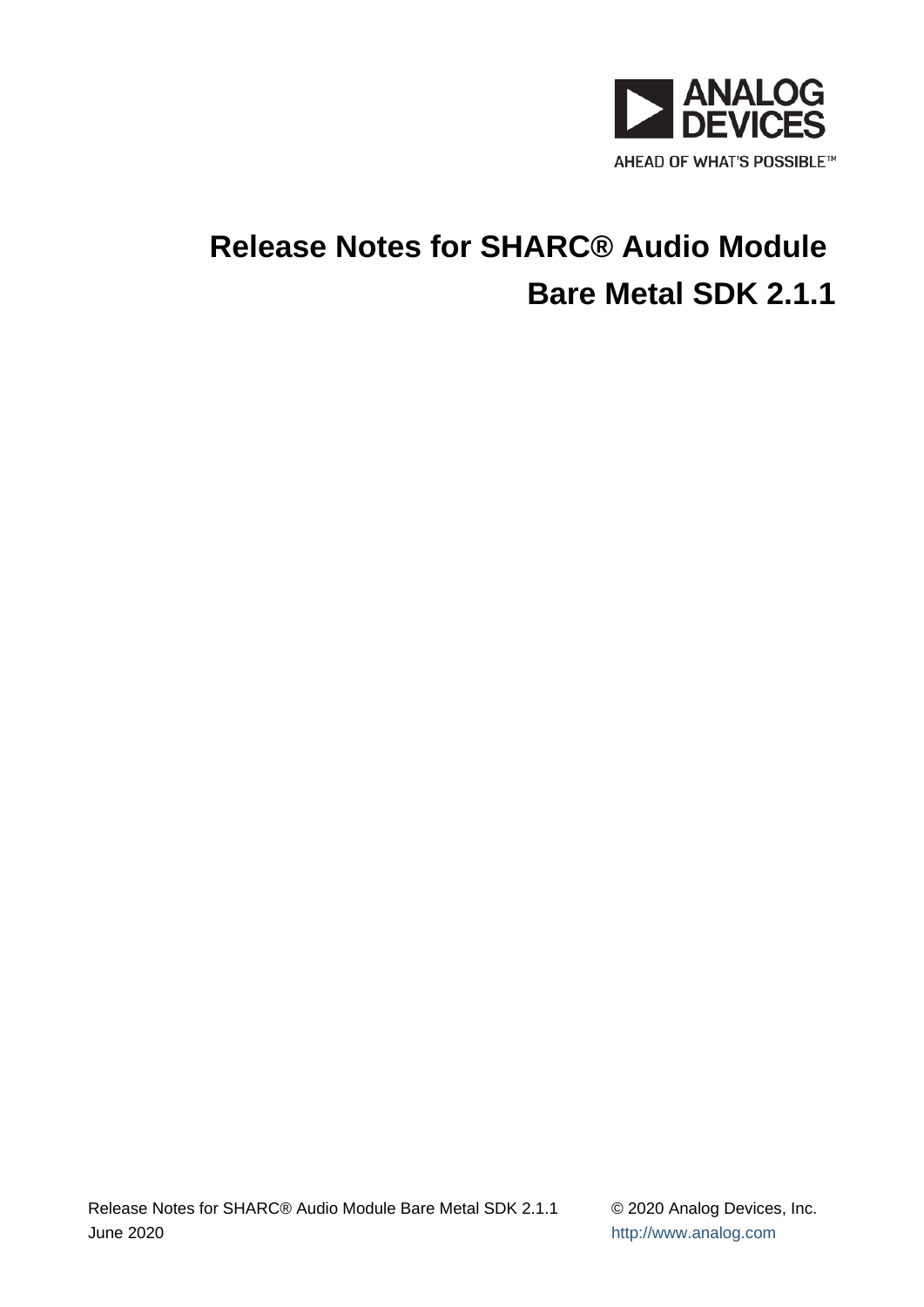# **Contents**

| Introduction         |                                                     | 3                        |
|----------------------|-----------------------------------------------------|--------------------------|
| 2 New and Noteworthy |                                                     | $\overline{4}$           |
| 2.1                  | SigmaStudio Projects for Pre-Configured A2B® Setups | $\overline{4}$           |
| $2.2^{\circ}$        | Latest SigmaStudio A2B Command List Now Supported   | $\overline{\mathcal{A}}$ |
| $2.3^{\circ}$        | <b>Minor Bug Fixes</b>                              | $\overline{4}$           |
| 3 Support            |                                                     | 5                        |
| 4 Known Issues       |                                                     | 6                        |
| 4.1                  | Using Faust with the SHARC Audio Module             | 6                        |
|                      |                                                     |                          |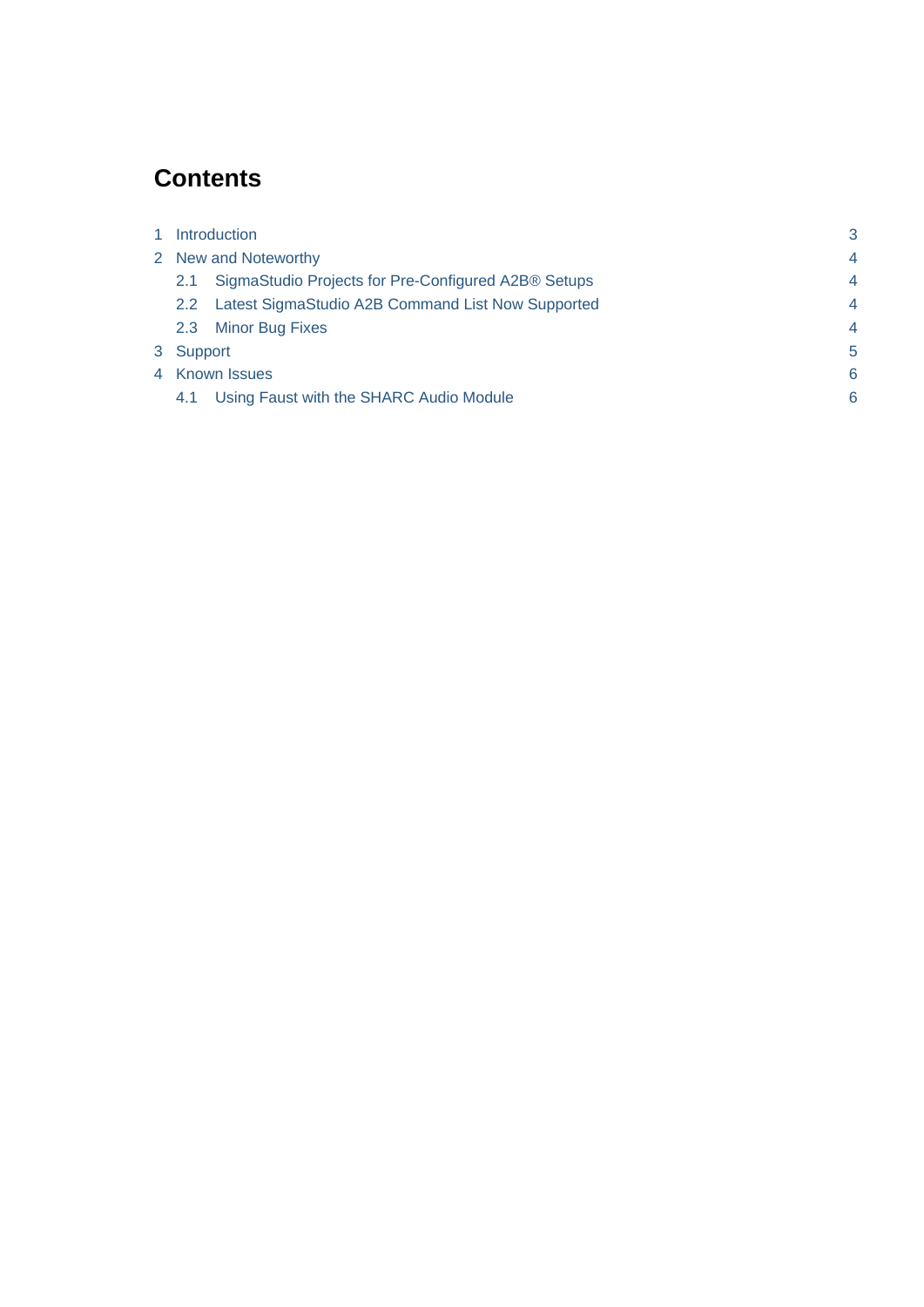# <span id="page-2-0"></span>**1 Introduction**

This document describes information for users of the [SHARC Audio Module](http://analog.com/sharcaudiomodule) 2.1.1 release. For information regarding installation, system requirements and support please visit [http://analog.com](http://analog.com/sharcaudiomodule) [/sharcaudiomodule.](http://analog.com/sharcaudiomodule)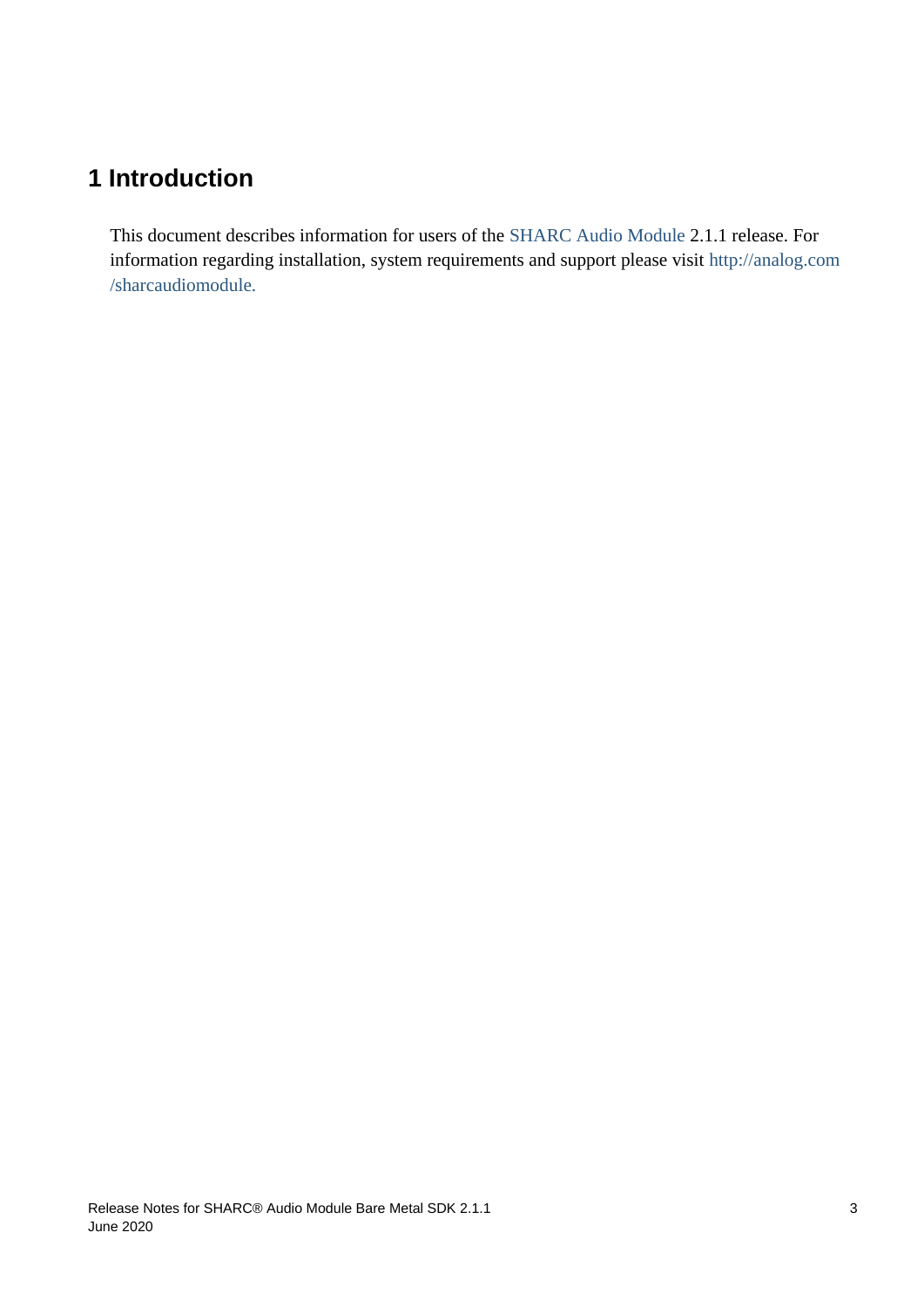## <span id="page-3-0"></span>**2 New and Noteworthy**

#### <span id="page-3-1"></span>**2.1 SigmaStudio Projects for Pre-Configured A2B® Setups**

There are 2 pre-configured  $A^2B$  setups included in the bare metal framework. The SigmaStudio projects that are used to create the configuration files included are now part of the SHARC Audio Module 2.1.1 release and can be found under extras\sigmastudio-projects in the installation directory.

#### <span id="page-3-2"></span>**2.2 Latest SigmaStudio A2B Command List Now Supported**

A change to the SigmaStudio  $A^2B$  generated command list was not working with the previous version of the bare metal framework. Customers can now use the latest Sigma Studio 4.5 release along with  $A^2B$  Software revision 19.3.x to generate a command list that can be used within the bare metal framework. Please reference<http://analog.com/sharcaudiomodule>which includes a page on how to create a custom  $A^2B$  configuration for use with the SHARC Audio Module bare metal framework.

#### <span id="page-3-3"></span>**2.3 Minor Bug Fixes**

In addition to the referenced changes above there were a handful of other minor fixes to the bare metal framework.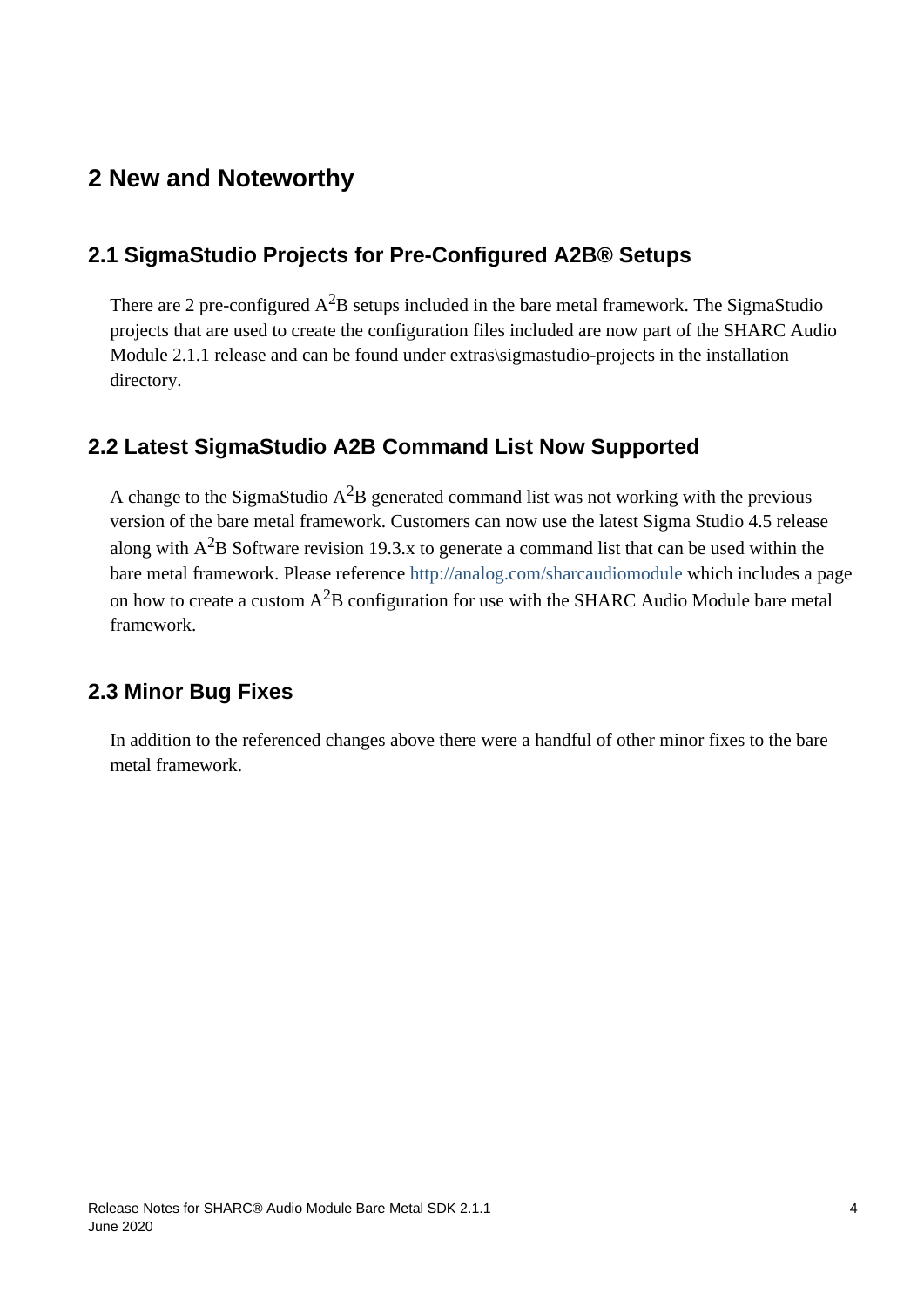# <span id="page-4-0"></span>**3 Support**

For questions and feedback surrounding the SHARC Audio Module, please visit the [SHARC](https://ez.analog.com/samboard)  [Audio Module EngineerZone](https://ez.analog.com/samboard)® page.